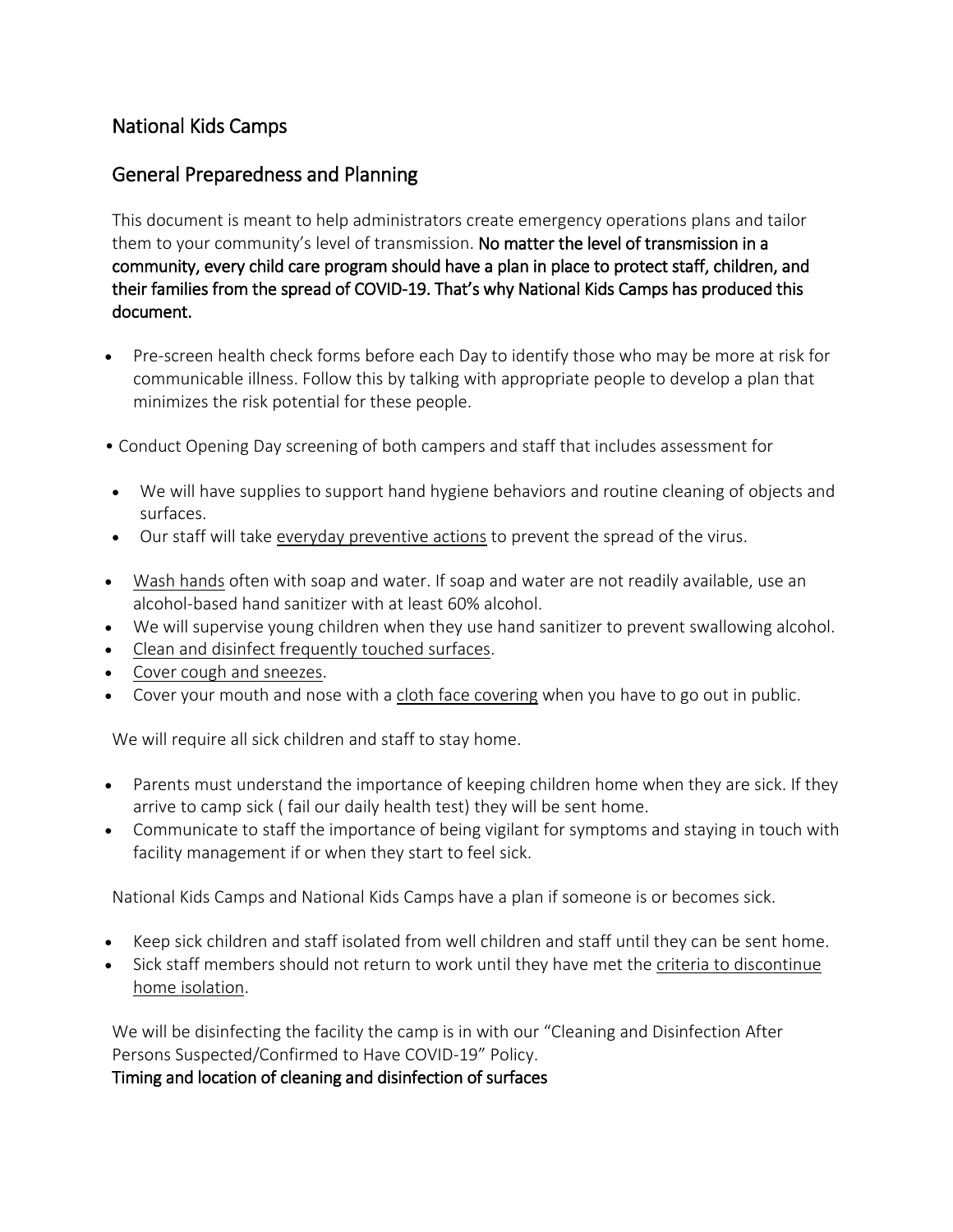- if someone is sick.
- If a sick child has been isolated in your facility, clean and disinfect surfaces in your isolation room or area after the sick child has gone home.
- If COVID-19 is confirmed in a child or staff member:
	- o Close off areas used by the person who is sick.
	- o Open outside doors and windows to increase air circulation in the areas.
	- o Wait up to 24 hours or as long as possible before you clean or disinfect to allow respiratory droplets to settle before cleaning and disinfecting.
	- $\circ$  Clean and disinfect all areas used by the person who is sick, such as offices, bathrooms, and common areas.
	- $\circ$  If more than 7 days have passed since the person who is sick visited or used the facility, additional cleaning and disinfection is not necessary.
		- Continue routine cleaning and disinfection.

Monitor and Plan for Absenteeism Among Your Staff

- NKC will plan to cover classes in the event of increased staff absences.
- Recommend that individuals at higher risk for severe illness from COVID-19 (older adults and people of any age who have serious underlying medical conditions) consult with their medical provider to assess their risk and to determine if they should stay home if there is an outbreak in their community.

NKC will be implementing social distancing strategies.

- Social distancing focuses on remaining out of congregate settings and maintaining distance from others when possible.
- Lower Camp ratios.
- Additional games that help with social distancing.
- We will be excepting only limited numbers to allow for social distancing.
- Intensify [cleaning and disinfection efforts](https://www.cdc.gov/coronavirus/2019-ncov/community/schools-childcare/guidance-for-childcare.html#CleanDisinfect)
- Modify [drop off and pick up procedures](https://www.cdc.gov/coronavirus/2019-ncov/community/schools-childcare/guidance-for-childcare.html#pickup)
- Implement [screening procedures up arrival](https://www.cdc.gov/coronavirus/2019-ncov/community/schools-childcare/guidance-for-childcare.html#ScreenChildren)
- Maintain an adequate ratio of staff to children to ensure safety.
- When feasible, staff members and older children should [wear face coverings](https://www.cdc.gov/coronavirus/2019-ncov/prevent-getting-sick/diy-cloth-face-coverings.html) within the facility.
	- Within the camps we will separate the campers into smaller groups (smaller numbers).
	- We will limit the mixing of children, such as staggering playground times and keeping groups separate for special activities such as art and exercising.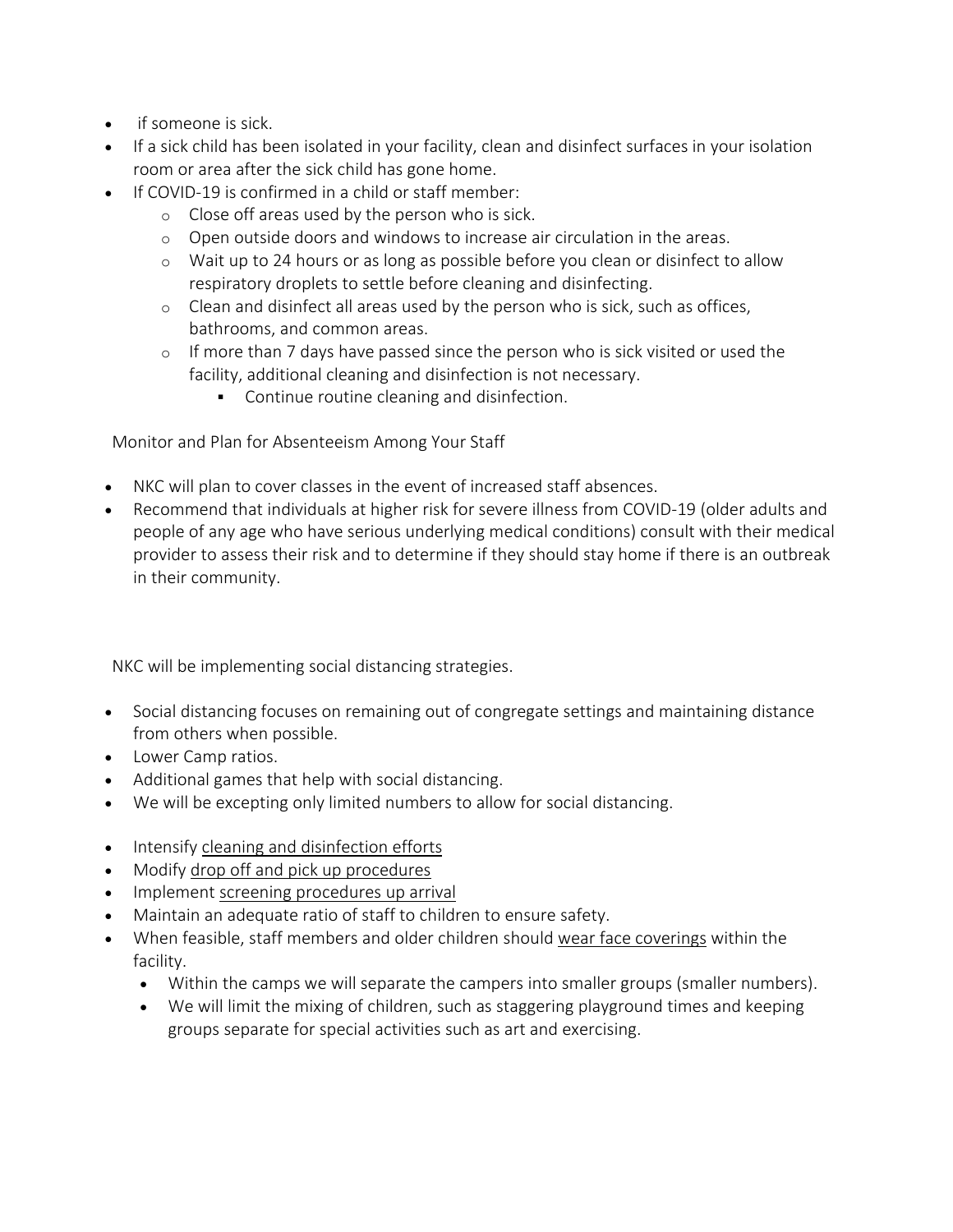• Staff come outside the facility to pick up the children as they arrive. We will be doing curb side drop off and pick up should limit direct contact between parents and staff members and adhere to social distancing recommendations.

#### Parent Drop-Off and Pick-Up

- Hand hygiene stations should be set up at the entrance of the facility, so that children can clean their hands before they enter. If a sink with soap and water is not available, provide hand sanitizer with at least 60% alcohol next to parent sign-in sheets. Keep hand sanitizer out of children's reach and supervise use. If possible, place sign-in stations outside, and provide sanitary wipes.
- We will be staggering arrival and drop off times and plan to limit direct contact with parents as much as possible.
	- o Have child care providers greet children outside as they arrive.
	- $\circ$  Designate a parent to be the drop off/pick up volunteer to walk all children to the camp, and at the end of the day, walk all children back to their cars.
- Ideally, the same parent or designated person should drop off and pick up the child every day. If possible, older people such as grandparents or those with serious underlying medical conditions should not pick up children, because they are more at risk for [severe illness from](https://www.cdc.gov/coronavirus/2019-ncov/specific-groups/high-risk-complications.html)  [COVID-19.](https://www.cdc.gov/coronavirus/2019-ncov/specific-groups/high-risk-complications.html)

Screen Children Upon Arrival

#### Screening

- We will ask parents/guardians to take their child's temperature either before coming to the facility or upon arrival at the facility. Upon their arrival, stand at least 6 feet away from the parent/guardian and child.
- We will ask the parent/guardian to confirm that the child does not have fever, shortness of breath or cough.
- Make a visual inspection of the child for signs of illness which could include flushed cheeks, rapid breathing or difficulty breathing (without recent physical activity), fatigue, or extreme fussiness.
- Conduct temperature screening (follow steps below)
	- o Perform hand hygiene
	- o Wash your hands with soap and water for 20 seconds. If soap and water are not available, use a hand sanitizer with at least 60% alcohol.
- Put on disposable gloves.
- Check the child's temperature while wearing a mask.
- We will be doing a temperature check on individuals, ensure that you use a clean pair of gloves for each child and that the thermometer has been thoroughly cleaned in between each check.
- If you use disposable or non-contact (temporal) thermometers and you did not have physical contact with the child, you do not need to change gloves before the next check.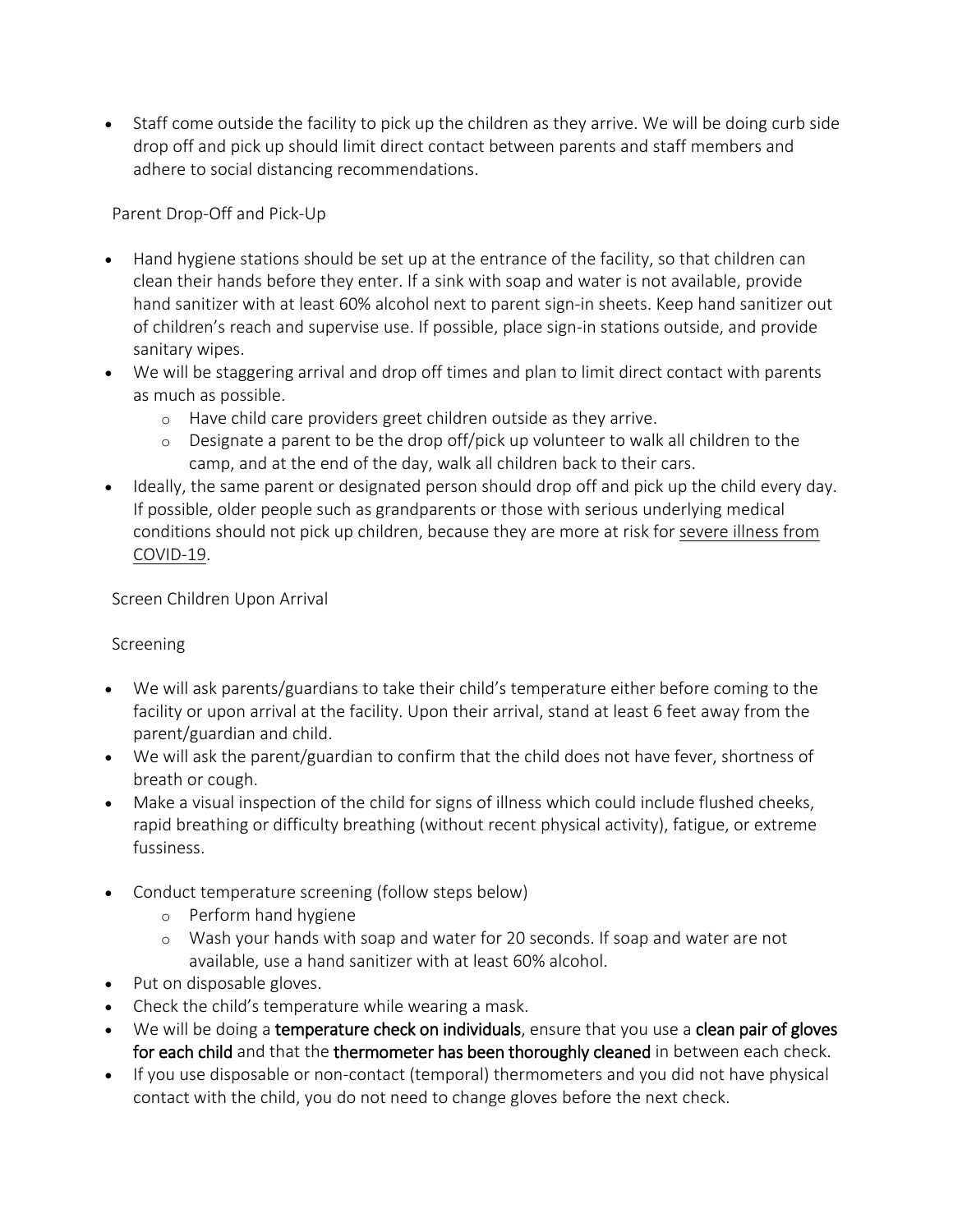- If you use non-contact thermometers, clean them with an alcohol wipe (or isopropyl alcohol on a cotton swab) between each client. You can reuse the same wipe as long as it remains wet.
	- Campers who have a fever of 100.4 $^{\circ}$  (38.0 $^{\circ}$ C) or above or other signs of illness should not be admitted to the facility. We will be telling the parents to be on the alert for signs of illness in their children and to keep them home when they are sick. Screen children upon arrival, if possible.

### Clean and Disinfect

Intensify cleaning and disinfection efforts:

- Facilities should develop a schedule for cleaning and disinfecting. An example can be found [here.](https://nrckids.org/files/appendix/AppendixK.pdf)
- [Routinely clean, sanitize, and disinfect](https://www.cdc.gov/coronavirus/2019-ncov/prepare/disinfecting-building-facility.html) surfaces and objects that are frequently touched, equipment and games. This may also include cleaning objects/surfaces not ordinarily cleaned daily such as doorknobs, light switches, sink handles, countertops, nap pads, toilet training potties, desks, chairs, cubbies, and playground structures. Use the cleaners typically used at your facility. Guidance is available for the selection of appropriate [sanitizers or](https://nrckids.org/files/CFOC4%20pdf-%20FINAL.pdf)  [disinfectants](https://nrckids.org/files/CFOC4%20pdf-%20FINAL.pdf) for child care settings.
- Use all cleaning products according to the directions on the label. For disinfection, most common EPA-registered, fragrance-free household disinfectants should be effective. If surfaces are dirty, they should be cleaned using a detergent or soap and water prior to disinfection. Follow the manufacturer's instructions for concentration, application method, and contact time for all cleaning and disinfection products.
- If possible, provide EPA-registered disposable wipes to child care providers and other staff members so that commonly used surfaces such as keyboards, desks, and remote controls can be wiped down before use. If wipes are not available, please refer to CDC's guidance on [disinfection for community settings.](https://www.cdc.gov/coronavirus/2019-ncov/community/organizations/cleaning-disinfection.html)
- We will keep all cleaning materials should be kept secure and out of reach of children.
- We will not be using the cleaning products near children, and staff should ensure that there is adequate ventilation when using these products to prevent children from inhaling toxic fumes.